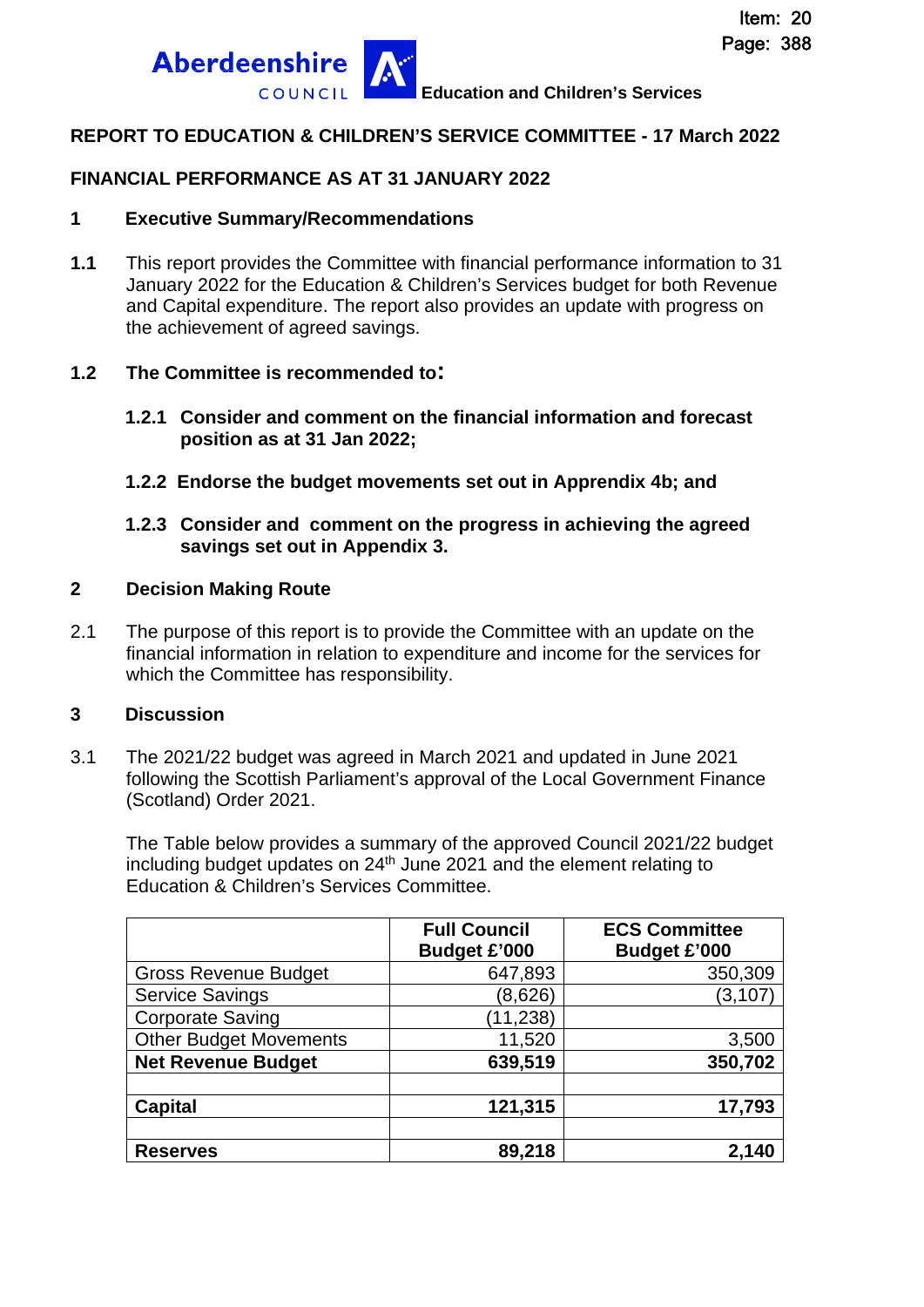## **3.2 Revenue – Expenditure & Income**

## 3.2.1 **Financial Facts**

On 17 March 2021 Full Council approved a Revenue Budget of £350.1 million in respect of services for which Education and Children's Services Committee is responsible. It was further agreed that £2million of expenditure relating to the Education and Children's Service Directorate be funded from borrowing, reducing the initial budget to £348.1m. On 24 June 2021 full Council approved additional £2.6m budget allocation increasing the overall budget to £350.7m.

3.2.2 Pupil Equity Funding (PEF) is additional funding allocated to specific schools targeted at closing the poverty related attainment gap. PEF funding is ring fenced and expenditure must be in accordance with the conditions of the programme. Initial 2021/22 allocations of £2.854m were included in the Revenue budget. The Scottish Government allocated an additional £0.636m, the additional funding and b/forward funding of £1.472m from the previous financial year are reflected in the Revised Base Revenue Budget. PEF funding is provided for the Academic year therefore amounts not spent at the end of the financial year can be carried forward. The table below provides a summary of budgets and expenditure at 31 January 2022.

| <b>PEF</b>    | <b>Revised</b><br><b>Budget</b><br>2021-22<br>£'000 | <b>YTD</b><br><b>Budget</b><br><b>JAN 22</b><br>£'000 | <b>B/Forward</b><br><b>Budget</b><br>£'000 | <b>Actual YTD</b><br><b>Nov</b><br><b>Expenditure</b><br>£'000 | <b>YTD</b><br><b>Variance</b><br>£'000 |  |
|---------------|-----------------------------------------------------|-------------------------------------------------------|--------------------------------------------|----------------------------------------------------------------|----------------------------------------|--|
| Secondary     | 805                                                 | 671                                                   | 204                                        | 487                                                            | 388                                    |  |
| Primary       | 2,605                                               | 2,170                                                 | 1,236                                      | 1,562                                                          | 1,844                                  |  |
| Special       | 80                                                  | 67                                                    | 33                                         | 45                                                             | 55                                     |  |
| <b>TOTALS</b> | 3,490                                               | 2,908                                                 | 1,473                                      | 2,094                                                          | 2,287                                  |  |

- 3.2.3 The Devolved School Management Scheme (DEM) reserve was formed to allow Head Teachers to manage devolved budgets and spend within the current financial year and to allow carry forward budgets for school spending initiatives in future years. Initiatives include school improvements, purchase of equipment and employment of additional staff. Carry forward devolved school budgets have been transferred from the Reserve to the individual schools totalling £2.7m and are reflected in the Revised Base Budget.
- 3.2.4 The Scottish Government allocated funding for additional teachers, budget totalling £2.123m for teachers has been allocated to schools and is included in the Revised base revenue budget.
- 3.2.5 Education & Children's Services Revised Revenue Budget at 31 Jan 2022 is **£359.3m.** Forecast year end variance **£2.8m** over budget. Covid-19 YTD expenditure included in the total is **£4m** funded from additional Education Recovery income received from the Scottish Government.

| <b>Revised Base</b> | <b>Actual YTD Dec 22</b> | <b>Forecast Annual</b> | ∣ Variance         |
|---------------------|--------------------------|------------------------|--------------------|
| <b>Revenue</b>      | Expenditure              | Out-turn               | <b>Forecast to</b> |
| <b>Budget £'000</b> | £'000                    | £'000                  | Budget £'000       |
| 359,312             | 302.280                  | 362.154                | 2.842              |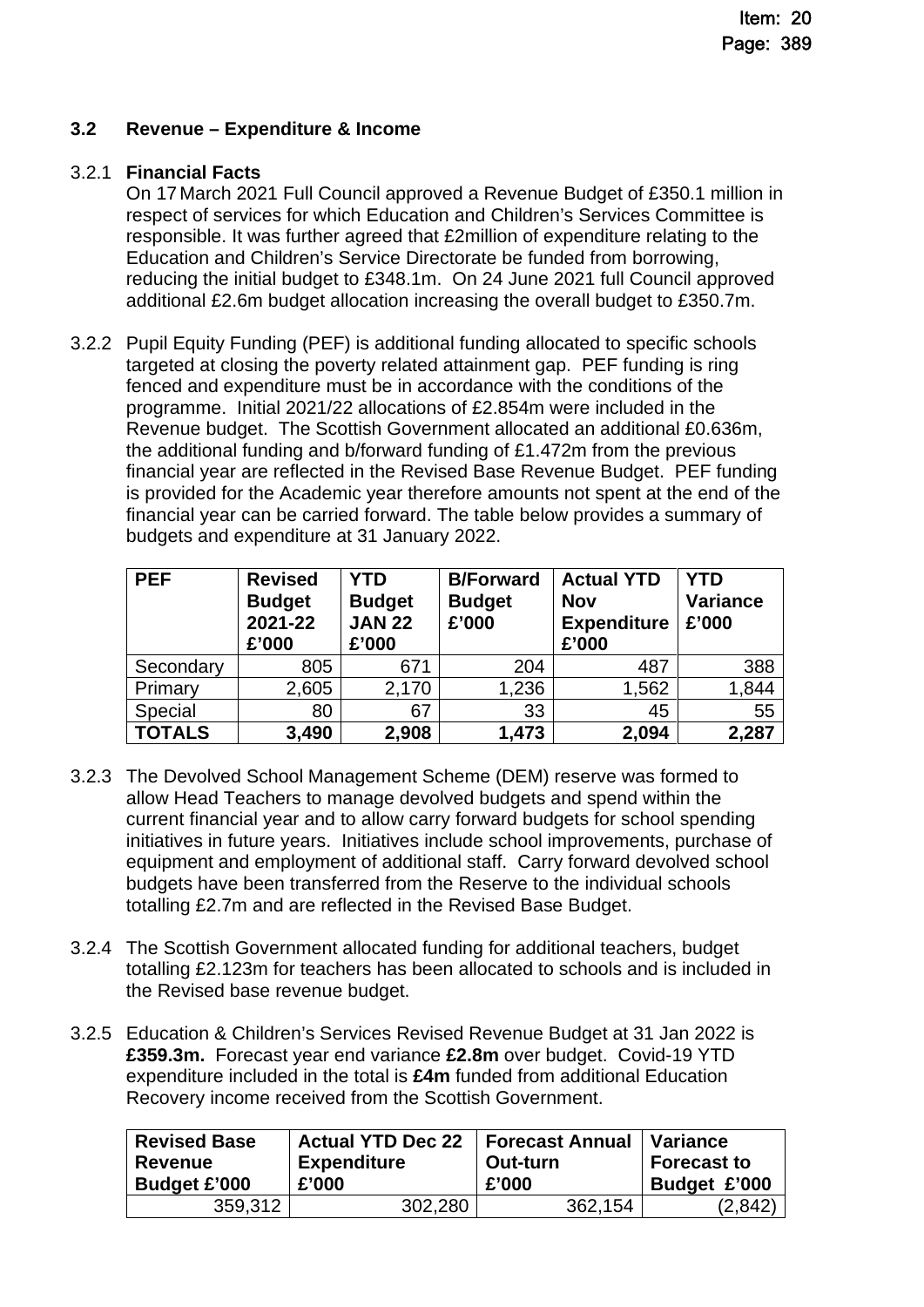## 3.2.6 **Service Commentary**

**Administration & Management** – There are staffing pressures from additional strain on fund payments, voluntary severance and phased staff restructure. In addition the Soft FM Review has been delayed due to Covid-19 resulting in a pressure within the premises costs budget.

**Early Years** – 1140 hours provision is being delivered and has seen a steady increase in demand within the Council's nursery settings where an efficient staffing model is in place. This has resulted in savings and less Partner Provider places being requested.

**Out of school care** - Loss of Income due to Covid-19 and a reduction in demand is being offset by savings elsewhere in the service.

**Primary** – There are staffing vacancy management assumptions included within the budgets where it is not possible to delay filling vacancies without contravention to policies with regards to staff class contact time.

**Secondary** – Main pressures are from the reduced grant income for probationers received compared to previous years and the ongoing requirement to upgrade ICT equipment within schools.

**Primary/Secondary** – Building Cleaning contract costs per hour have increased resulting in a pressure within premises costs.

**Special** – Overall underspends on budgets are offsetting overspends. The budgets have been broken down over several pages and are under review to update and reprofile budgets as required.

**Catering** – Loss of income reported due to Covid-19 from vending machines still out of operation in secondary schools and a reduction in the amount of paid meals provided in Secondary & Primary. Savings from less provisions and equipment purchased offsets part of the pressure from lost income.

**Children's Services** – There are pressures within out of authority placements, residential care 24 hours sleep in allowances, foster care and self-directed support where the current level of provision is higher than budgeted. Charges by providers of care have increased by 5-6% which is higher than inflation estimated within the current budget. Pressures are being offset in part by other savings within the Service.

## 3.2.7 **Risks/Mitigations**

The Service acknowledge the ongoing pressures within the budget and have continued to actively work to manage these pressures throughout the year and mitigate any emerging pressures by regular review of budgets and careful budget management.

School Transport contracts have been reviewed this year and contract retenders completed. The in-year savings estimated from the review of £1.6m and being delivered and are offsetting other pressures within the service.

## 3.2.8 **Impact on Future Years**

A one year additional budget allocation of £2m for Unitary charges and DBFM charges was allocated this year, however this is an ongoing pressure and will continue to impact on future years budgets.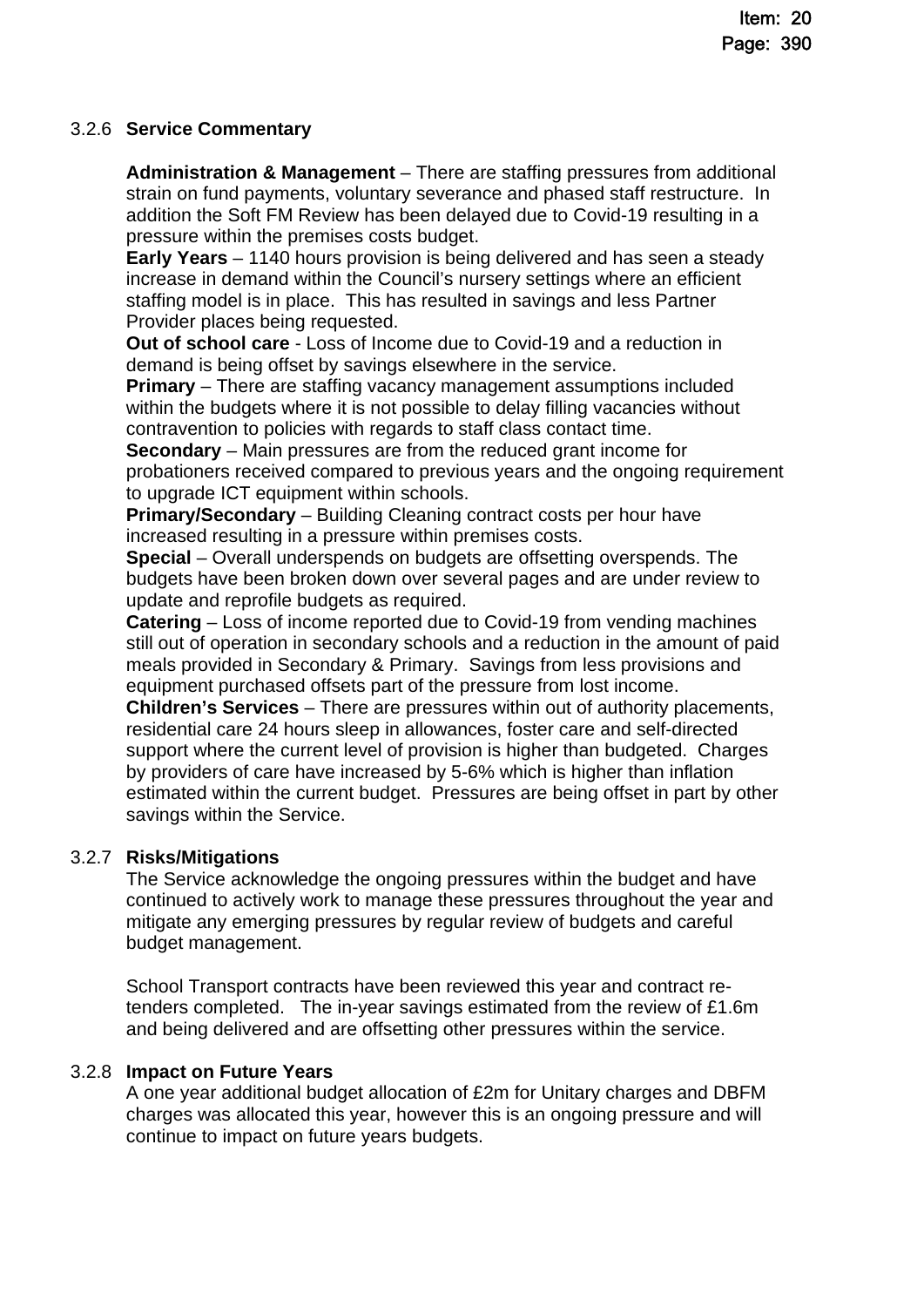Secondary school rolls from feeder Primary schools over the next 4 years are forecast to increase, this will impact on the number of teachers and budgets required to staff our Secondary schools.

#### 3.3 **Savings**

Agreed savings totalling £3.103m after savings reallocations are detailed on **Appendix 3**.

#### 3.3.1 **Service Commentary**

#### **Seven savings are green on target to be achieved.**

#### **Two savings are Amber under progress to be achieved in part**.

 Work has been progressing to complete an administration review and restructure teams. A reduction in FTE has been achieved through voluntary severance.

#### **Three savings are Red and have been delayed**.

- The facilities management review has been delayed due to Covid-19 impacting on the ability to achieve these savings.
- The Instrumental Music Service saving was reinstated and additional budget allocated to offset the saving this year.
- Early years out of school care fee review was delayed due to Covid-19. The saving was anticipated from a fee review but due to the phased opening and decrease in demand for this service, an increase above the inflationary level may be counter productive.

#### 3.4 **Capital**

The approved Revised Capital Budget for 2021/22 in respect of Education & Children's Services Committee is £19.348 million as detailed in **Appendix 5.** At this time forecast expenditure is anticipated to be £5.4m under budget due to slippages.

| ×<br>۹ |
|--------|
|--------|

| <b>Education &amp;</b><br><b>Children's Services</b><br><b>Programme</b> | <b>Note</b>                                                                                                                                                                                                                                                                                                                                          | <b>Budget</b><br><b>Reprofiling</b><br>£'000 |
|--------------------------------------------------------------------------|------------------------------------------------------------------------------------------------------------------------------------------------------------------------------------------------------------------------------------------------------------------------------------------------------------------------------------------------------|----------------------------------------------|
| Early Learning<br>Childcare (1140 Hours<br>Projects)                     | A review of final delivery options is<br>underway. The Service has identified<br>additional strategic priorities not<br>covered by the 1140 budget.<br>Discussions are ongoing, resulting in<br>delays of award of works to complete<br>the programme. The variance of<br>£4.535m required to be reprofiled to<br>2022/23 along with matched funding | (4,535)                                      |
| <b>Improved Disabled</b><br>Access                                       | Major projects proposed have not<br>been progressed as feasibility<br>indicated solutions were more<br>complex than anticipated, these will<br>be reviewed and reprioritized<br>accordingly. Prior year budget carry                                                                                                                                 | (379)                                        |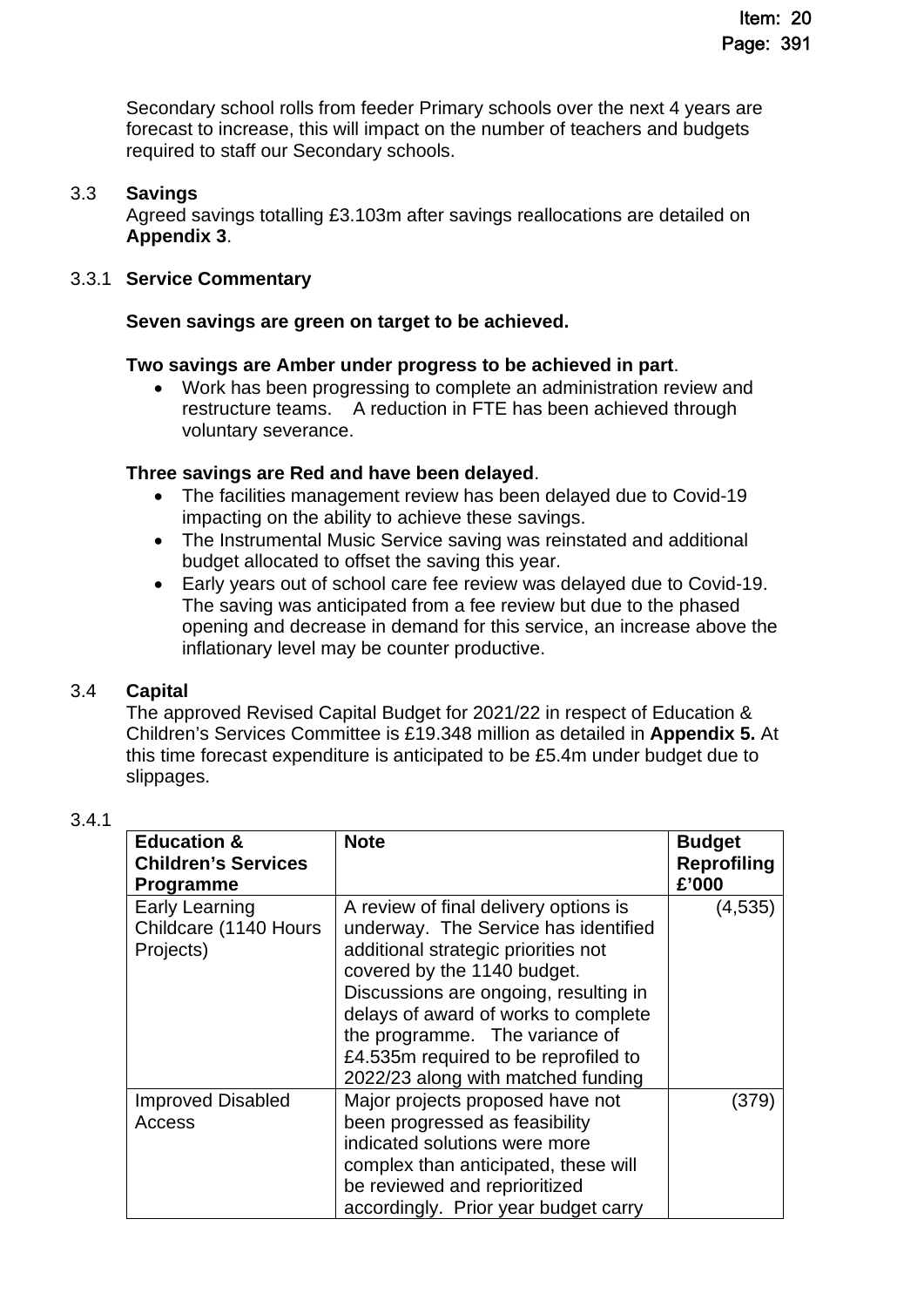|                                                             | forwards have not been required as<br>restrictions surrounding Covid<br>hampered progress. A longer term<br>plan is being progressed across the<br>estate based on the annual rolling<br>programme of £550K per annum. As<br>a result it is anticipated budget<br>amounting to £379K will not require to<br>be carried forward at the end of the<br>financial year. |         |
|-------------------------------------------------------------|---------------------------------------------------------------------------------------------------------------------------------------------------------------------------------------------------------------------------------------------------------------------------------------------------------------------------------------------------------------------|---------|
| <b>Kintore Primary School</b>                               | Outstanding draining works planned<br>for this financial year will not be<br>progressed until next financial year<br>meaning budget of £0.333m required<br>to be reprofiled.                                                                                                                                                                                        | (333)   |
| <b>Early Learning</b><br>(Children & Young<br>Peoples Bill) | The budget has not been fully<br>committed in 2021/22 as a decision<br>was taken to use the remainder of the<br>budget to supplement delivery of the<br>1140 hours capital programme, this<br>means the budget of £200K is<br>required to be carried forward to later<br>years.                                                                                     | (200)   |
|                                                             | Various small variances, not greater<br>than £100K.                                                                                                                                                                                                                                                                                                                 | (123)   |
| <b>ECS Enhancements</b>                                     | Works at Mackie Academy have been<br>progressed faster than originally<br>profiled, works profiled for 2022/23<br>will be undertaken in 2021/22.<br>Additional works at Meldrum were<br>carried out and funded by Developer<br>contributions.                                                                                                                       | 151     |
| <b>TOTAL</b>                                                |                                                                                                                                                                                                                                                                                                                                                                     | (5,419) |

| Infrastructure 1<br><b>Programme</b>             | <b>Note</b>                                                                                 | <b>Budget</b><br>Reprofiling<br>£000 |
|--------------------------------------------------|---------------------------------------------------------------------------------------------|--------------------------------------|
| l IF1 – Education &<br><b>Childrens Services</b> | Projects now programmed across<br>the IF1 investment period. Most<br>are at an early stage. | (485)                                |

## 3.4.2 **Risks/Mitigations**

A material deferral of budgets to later years add to the risk that the Capital Plan may become unaffordable in a specific year and resource availability would need to be considered if major projects have previously been programmed.

#### 3.4.3 **Future Impact**

A slippage of award of works to complete the 1140 programme will impact on 2022/23. The variance is supported by Scottish Government matched funding and will need to be carried over to 2022/23.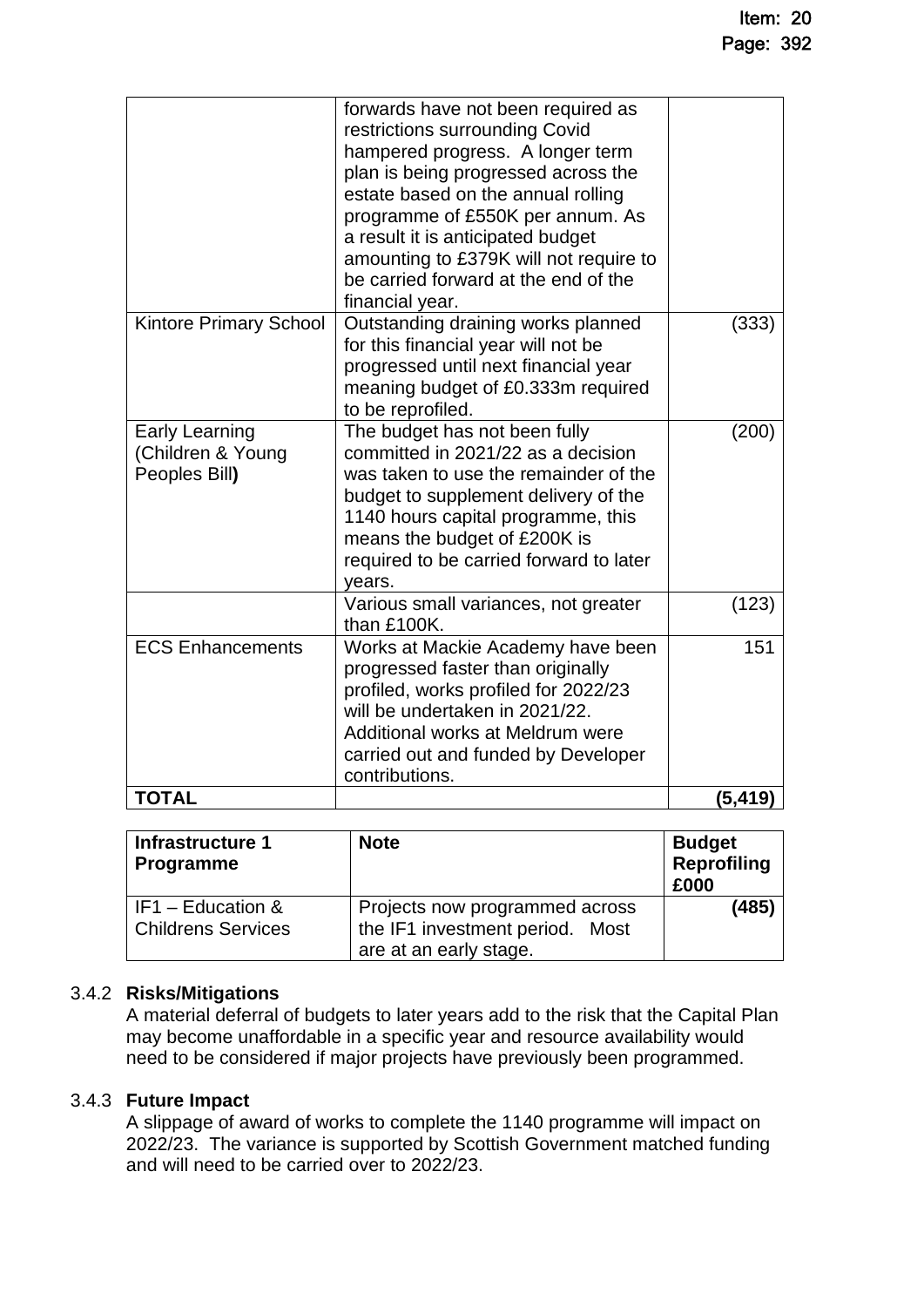#### 3.5 **Reserves**

Reserves falling within Education & Children's Services Committee remit are detailed in **Appendix 6**.

Delivery of the 1+2 Languages programme is ongoing, £0.14m in the Reserve is planned for use in 2022/23.

The Summer of Play project was delivered in the school holidays costing £0.725m. The Scottish Government provided funding of £0.562m towards the project. A successful Tattie Holiday Fun programme of activities was delivered during the October holidays and further plans are underway to deliver an Easter programme.

| <b>Reserve</b>     | £'000 | <b>Note</b>                     | <b>Actual 2021-22</b><br><b>YTD Reserve</b><br><b>Expenditure</b><br>£'000 |
|--------------------|-------|---------------------------------|----------------------------------------------------------------------------|
| $1+2$              | 0.14  | Plans are in place for the      | 0.0                                                                        |
| Languages          |       | programme delivery. The         |                                                                            |
|                    |       | reserve will be used in 2022/23 |                                                                            |
|                    |       | to complete the delivery of the |                                                                            |
|                    |       | programme.                      |                                                                            |
| <b>ECS Holiday</b> | 2.0   | Summer of Play costing          | 0.341                                                                      |
| Recovery           |       | £0.725m was part funded by      |                                                                            |
| Programme          |       | £0.562m Scottish Government     |                                                                            |
|                    |       | grant. Tattie Holiday Fun       |                                                                            |
|                    |       | October activities £0.178m.     |                                                                            |

## **4 Council Priorities, Implications and Risk**

4.1 The work and outcomes delivered through the various services reporting to the Business Services Committee helps in the delivery of the following council priorities.

| <b>Pillar</b>          | <b>Priority</b>              |
|------------------------|------------------------------|
| Our People             | Education                    |
|                        | Health & Wellbeing           |
| <b>Our Environment</b> | Infrastructure               |
|                        | <b>Resilient Communities</b> |
| Our Economy            | Economy & Enterprise         |
|                        | <b>Estate Modernisation</b>  |

Underpinning the Priorities are a number of key principles. They are: right people, right places, right time; responsible finances; climate and sustainability; Community Planning Partnership Local Outcome Improvement Plans; human rights and public protection; tackling poverty and inequalities; digital infrastructure and economy.

4.2 This report sets out the financial resources which have been used to deliver the priorities of the Education & Children's Services Committee and as such link into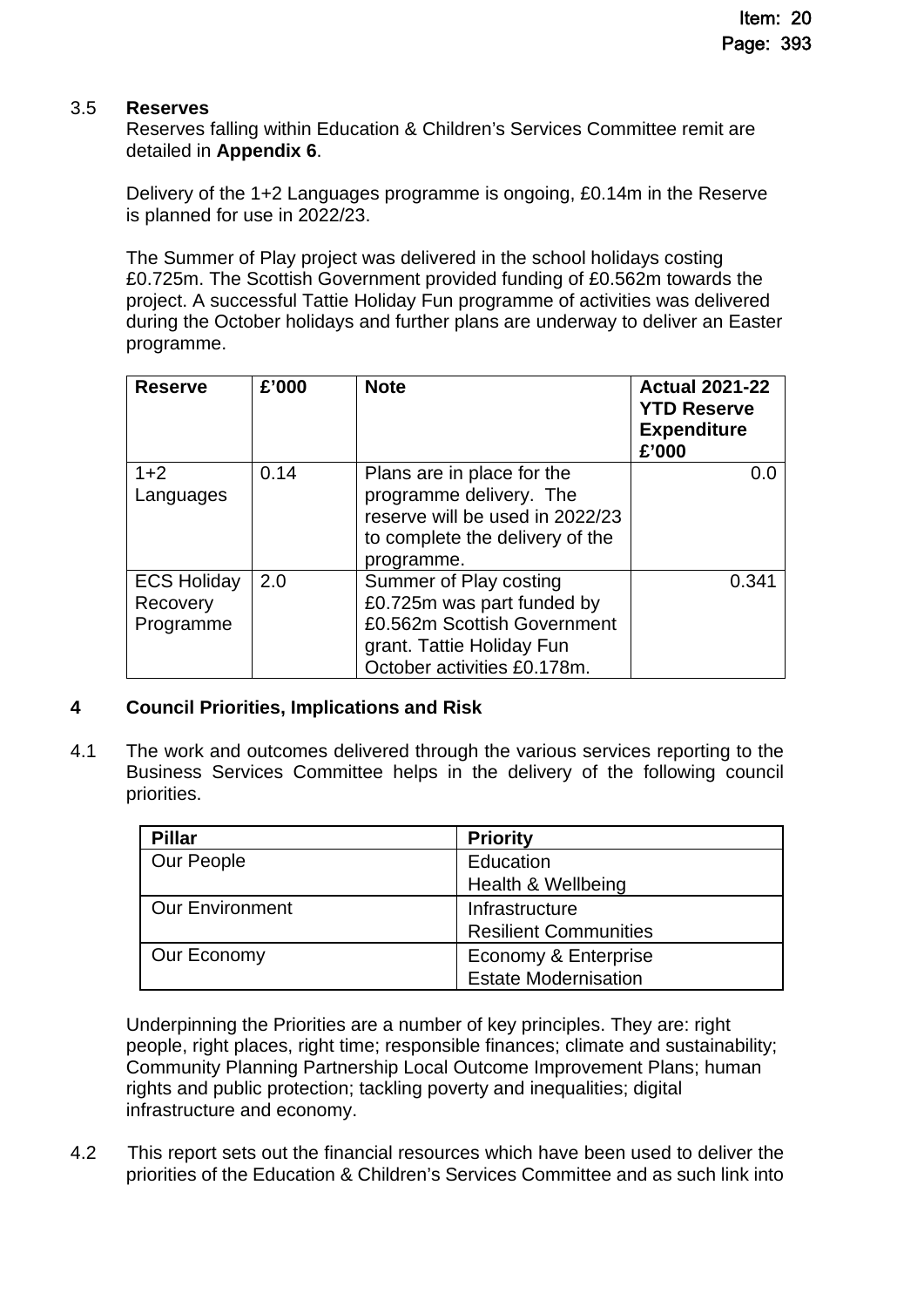the actions and outcomes set out in the Strategies, Policies and Actions Plans of the services within the Committee's remit.

4.3 The table below shows whether risks and implications apply if the recommendations are agreed.

| <b>Subject</b>                             | <b>Yes</b> | <b>No</b> | N/A |
|--------------------------------------------|------------|-----------|-----|
| Financial                                  | X          |           |     |
| <b>Staffing</b>                            |            | Χ         |     |
| <b>Equalities and Fairer Duty Scotland</b> |            |           | Χ   |
| Children and Young People's Rights and     |            |           | Χ   |
| Wellbeing                                  |            |           |     |
| <b>Climate Change and Sustainability</b>   |            |           |     |
| <b>Health and Wellbeing</b>                |            |           | Χ   |
| <b>Town Centre First</b>                   |            |           | Χ   |

- 4.4 Financial implications have been discussed throughout the report. There are no direct staffing implications arising from this report.
- 4.5 An integrated Impact Assessment is not required for this report as the report deals with the monitoring of expenditure against budgets which have been approved previously and the re-profiling of some expenditure. The screening section as part of the Stage One of the Integrated Impact Assessment process has not identified the requirement for any further detailed assessments to be undertaken. There will be no differential impact, as a result of the report, on people with protected characteristics.
- 4.6 The following Risks have been identified as relevant to this matter on a Corporate Level: Budget Pressures [Corporate Risk Register](https://www.aberdeenshire.gov.uk/media/26308/corporaterisks.pdf) and on a Strategic Level: Balancing the Books [ECS Directorate Risk Register.](https://www.aberdeenshire.gov.uk/media/26330/ecsdirectoraterisksregister.pdf) Actions being taken to mitigate these risks are set out in the report.

#### **5 Scheme of Governance**

- 5.1 The Head of Finance and Monitoring Officer within Business Services have been consulted in the preparation of this report and are satisfied that the report complies with the [Scheme of Governance](https://www.aberdeenshire.gov.uk/council-and-democracy/scheme-of-governance/) and relevant legislation.
- 5.2 The Committee is able to consider this item in terms of Section E.1.1 of the List [of Committee Powers in Part 2A of the Scheme of Governance as it relates to](http://publications.aberdeenshire.gov.uk/dataset/c8044f6f-e327-499f-bbc7-94ae9d699559/resource/8d829bb9-95e7-4c83-bc0b-63b76bcba159/download/list-of-committee-powers.pdf)  resource matters (within agreed budgets) that have been delegated to the Committee.

## **Laurence Findlay Director of Education & Children's Services**

Report prepared by Diane Bain, ECS Business Partner Date 02/03/2022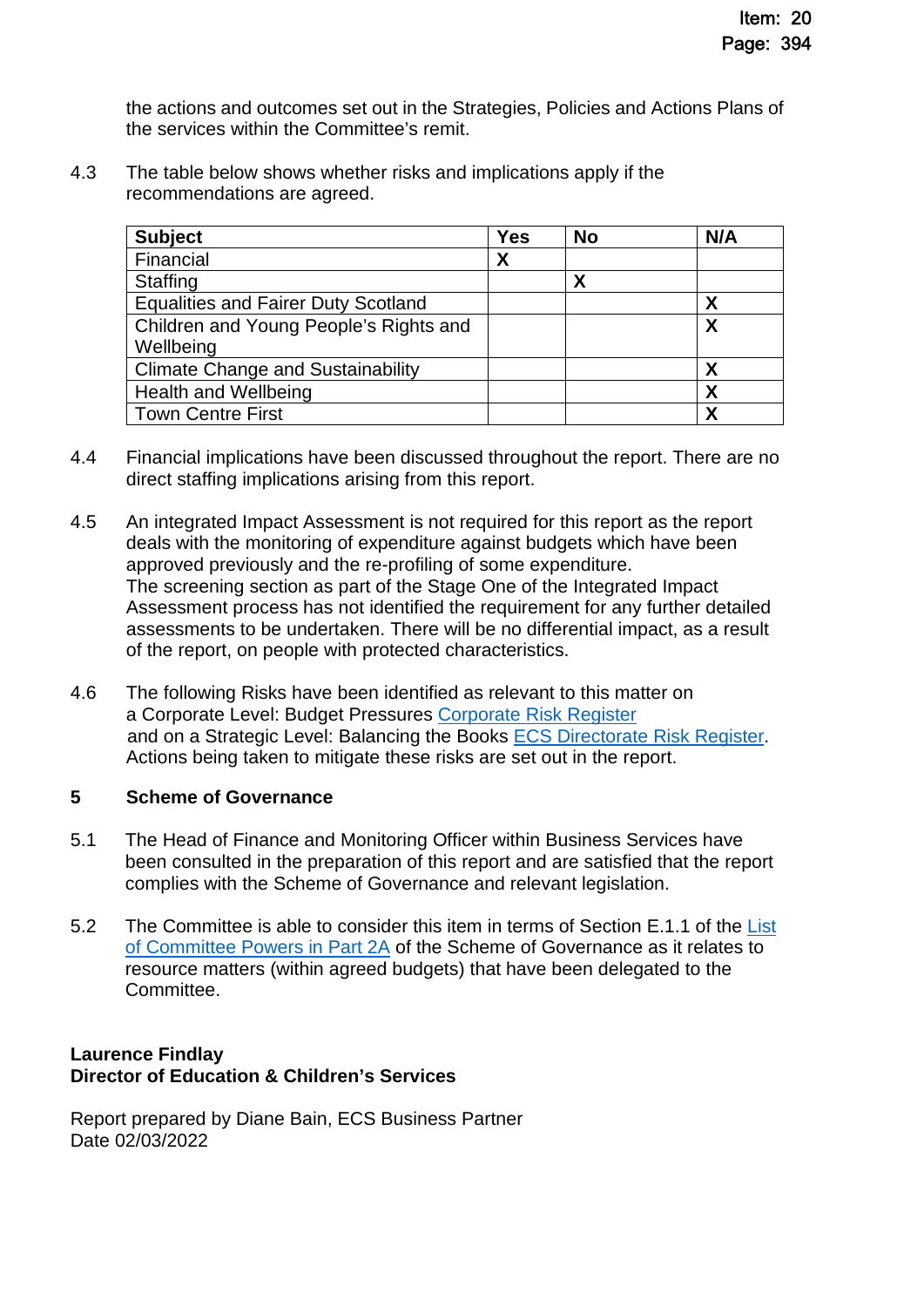## **List of Appendices***:*

Appendix 1a - Financial Position by Type of Spend as at 31 January 2022 Appendix 1b - Financial Position by Budget Page as at 31 January 2022 Appendix 2 - Financial position graphical representation as at 31 January 2022 Appendix 3 - RAG January 2022 Appendix 4a - Movements in Base Budget previously agreed January 2022 Appendix 4b - Proposed Movements in Base Budget January 2022 Appendix 5 - Capital Plan position as at 31 January 2022

Appendix 6 - Reserves as at 31 January 2022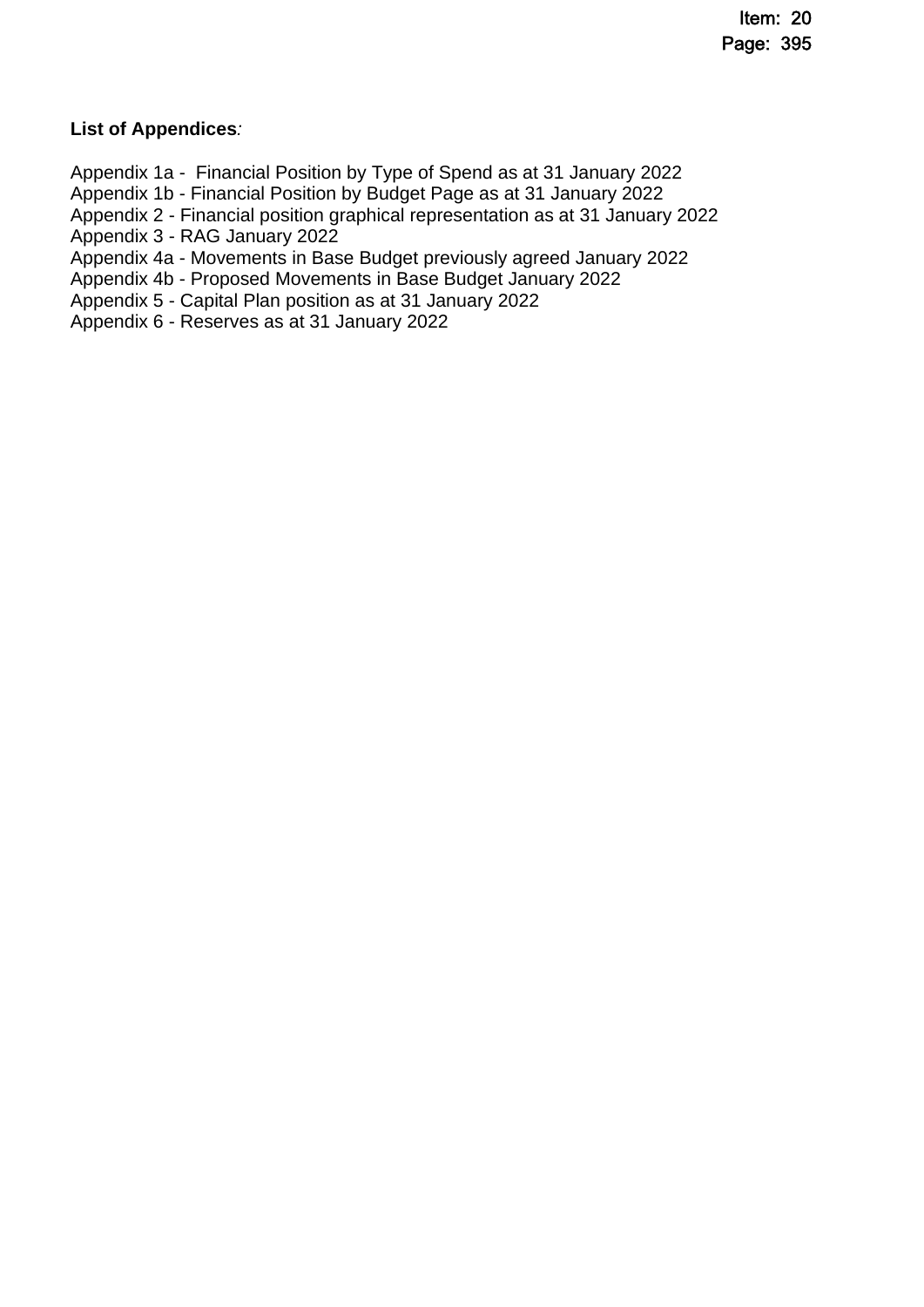

| <b>Type of Spend</b>    | <b>Gross Base</b><br><b>Budget</b> | <b>Savings</b> | <b>Other Budget</b><br><b>Movements</b> | <b>Revised Base</b><br><b>Budget</b> | <b>YTD Budget</b> | <b>YTD Actual</b> | <b>Forecast</b> | <b>Variance Revised</b><br><b>Base Budget less</b><br>Forecast |  |
|-------------------------|------------------------------------|----------------|-----------------------------------------|--------------------------------------|-------------------|-------------------|-----------------|----------------------------------------------------------------|--|
| 01.Staff Costs          | 248,193,900                        | (1,397,000)    | 3,482,230                               | 250,279,130                          | 210,658,344       | 212,688,633       | 253,929,334     | (3,650,204)                                                    |  |
| 02. Premises Costs      | 24,853,000                         | (500,000)      | 165,212                                 | 24,518,212                           | 21,441,074        | 21,817,907        | 25,767,212      | (1,249,000)                                                    |  |
| 03. Transport           | 20,908,700                         | (6,000)        | 160,400                                 | 21,063,100                           | 16,004,200        | 12,519,241        | 18,805,100      | 2,258,000                                                      |  |
| 04. Supplies & Services | 33,598,600                         |                | 10,895,197                              | 44,493,797                           | 39,373,581        | 34,921,651        | 40,535,079      | ш<br>3,958,718                                                 |  |
| 05. Third Parties       | 40,953,900                         | (900,000)      | 600,000                                 | 40,653,900                           | 33,381,134        | 33,028,287        | 40,707,900      | (54,000)                                                       |  |
| 08. Financing Costs     |                                    |                |                                         |                                      |                   | 17                |                 |                                                                |  |
| 09.Grants               | (8,840,100)                        |                | (1,222,142)                             | (10,062,242)                         | (5, 100, 176)     | (8,052,368)       | (9,210,628)     | ш<br>(851, 614)                                                |  |
| 10. Income              | (11,360,200)                       | (300,000)      | 26,000                                  | (11, 634, 200)                       | (9,073,000)       | (4,644,772)       | (8,380,200)     | н.<br>(3,254,000)                                              |  |
| 11.Other                |                                    |                |                                         |                                      |                   |                   |                 |                                                                |  |
| 12.Capital              |                                    |                |                                         |                                      |                   | 439               |                 |                                                                |  |
| 99.Closed               |                                    |                | 400                                     | 400                                  | 400               | 473               |                 | 400                                                            |  |
| <b>Total</b>            | 348,307,800                        | (3, 103, 000)  | 14,107,297                              | 359,312,097                          | 306,685,558       | 302,279,509       | 362, 153, 797   | (2,841,700)                                                    |  |

**JAN-22**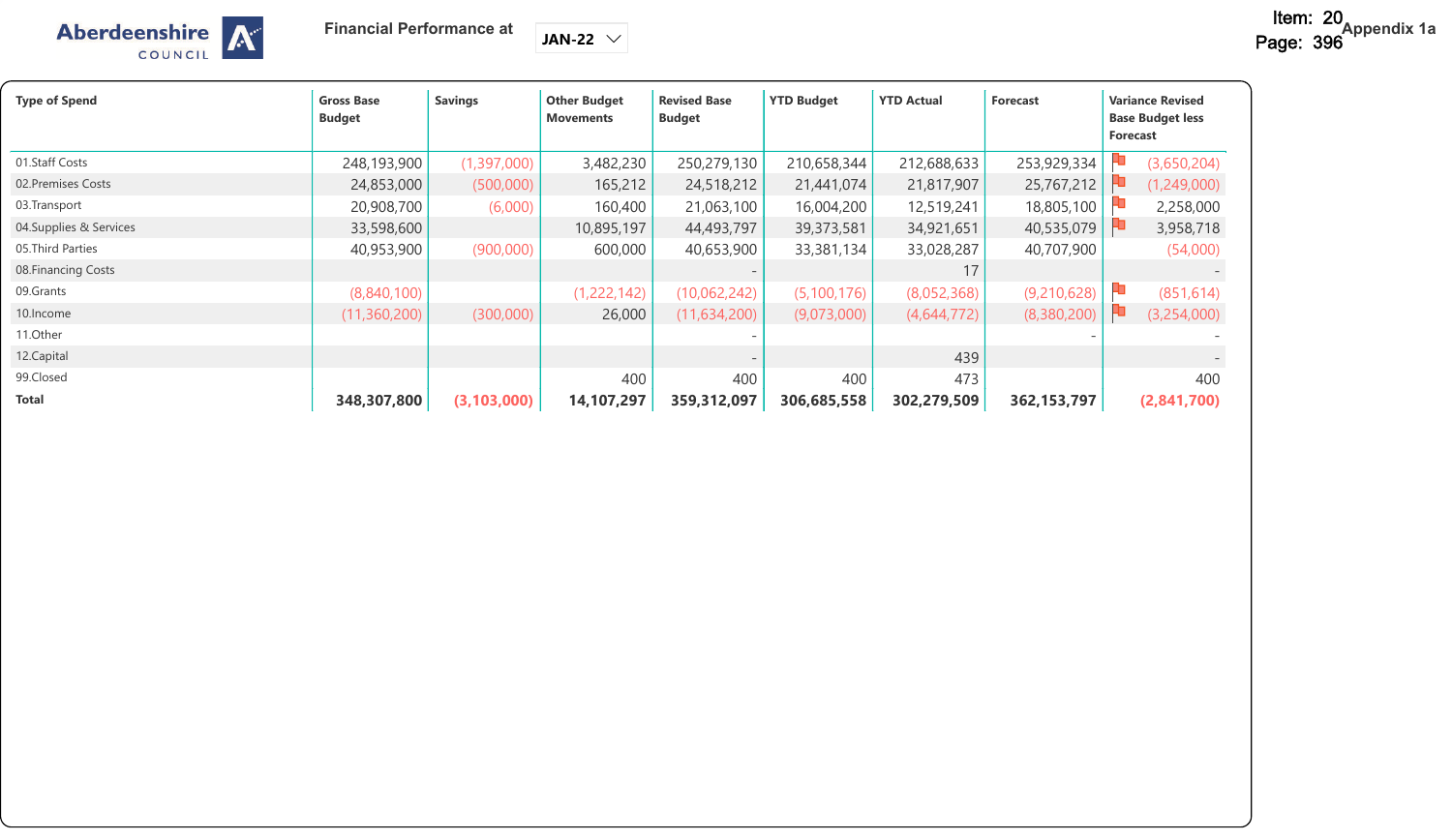

| <b>Committee Budget Page</b>                                               | <b>Gross Base</b><br><b>Budget</b> | <b>Savings</b> | <b>Other Budget</b><br><b>Movements</b> | <b>Revised Base</b><br><b>Budget</b> | <b>YTD Budget</b> | <b>YTD Actual</b> | <b>Forecast</b> | <b>Variance Revised</b><br><b>Base Budget less</b> |               |
|----------------------------------------------------------------------------|------------------------------------|----------------|-----------------------------------------|--------------------------------------|-------------------|-------------------|-----------------|----------------------------------------------------|---------------|
|                                                                            |                                    |                |                                         |                                      |                   |                   |                 | <b>Forecast</b>                                    |               |
| 01a.Administration & Management                                            | 9,464,000                          | (1.571,000)    | (281, 708)                              | 7,611,292                            | 6,589,248         | 7,787,334         | 8,771,292       |                                                    | (1, 160, 000) |
| 01b.School Crossing Patrollers                                             | 378,200                            |                |                                         | 378,200                              | 315,300           | 295,968           | 369,200         |                                                    | 9,000         |
| 02.Area Managers - Banff & Buchan and Garioch                              | 791,800                            |                |                                         | 791,800                              | 639,300           | 553.557           | 791,800         |                                                    |               |
| 03.Early Years - Nurseries                                                 | 19,083,000                         |                | 3,182,328                               | 22,265,328                           | 18,617,156        | 16,601,727        | 20,753,328      |                                                    | 1,512,000     |
| 04.Early Years - Central Costs                                             | 21,295,000                         | (900,000)      |                                         | 20,395,000                           | 16,654,000        | 12,400,310        | 17,388,000      | ۴                                                  | 3,007,000     |
| 05.Out of School Care                                                      | 53,000                             | (300,000)      | (9,040)                                 | (256.040)                            | (212,780)         | 409,854           | 473,960         | ю                                                  | (730,000)     |
| 06a.Primary Schools                                                        | 106,587,500                        |                | 6,760,260                               | 113,347,760                          | 95,897,034        | 94,914,523        | 113,586,760     | ۳                                                  | (239,000)     |
| 06b.Primary Support and Initiatives                                        | 3,542,100                          | (50,000)       | (3,475,609)                             | 16,491                               | 475,791           | 1,471,811         | 1,199,491       |                                                    | (1, 183, 000) |
| 06c.Instrumental Music Service                                             | 1,311,000                          |                | 34,700                                  | 1,345,700                            | 1.112.400         | 1,626,681         | 1,713,700       | ۴                                                  | (368.000)     |
| 07a.Secondary Schools                                                      | 106,003,000                        | (142,000)      | 3,343,438                               | 109,204,438                          | 93,531,552        | 92,659,554        | 109,115,438     |                                                    | 89,000        |
| 07b.Secondary Support and Initiatives                                      | 2,767,200                          |                | (371, 200)                              | 2,396,000                            | 2,506,900         | 2,075,575         | 4,049,000       |                                                    | (1,653,000)   |
| 08a.Special Schools                                                        | 5,925,400                          |                | 405,002                                 | 6,330,402                            | 5,252,570         | 5,211,440         | 6,790,402       | ٣D                                                 | (460,000)     |
| 08b.Support For Learners Cluster                                           | 20,060,300                         |                | 186,373                                 | 20,246,673                           | 16,788,273        | 14,485,317        | 18,835,673      | ۴                                                  | 1,411,000     |
| 08c.Inclusion, Equity & Wellbeing, Capacity Building &<br><b>Resources</b> | 1,683,400                          |                |                                         | 1,683,400                            | 1,309,300         | 403,557           | 1,534,400       | R۵                                                 | 149,000       |
| 08d.Additional Support Needs Specialists                                   | 1,617,100                          |                |                                         | 1,617,100                            | 1,344,600         | 1,640,192         | 1,548,100       |                                                    | 69,000        |
| 08e.Physchologists                                                         | 1,586,100                          |                | 137                                     | 1,586,237                            | 1,325,813         | 1,336,432         | 1,660,237       |                                                    | (74,000)      |
| 08f.Special - Out of Authority                                             | 203,700                            |                |                                         | 203,700                              | 539,200           | 912,240           | 1,140,700       | ٣u                                                 | (937,000)     |
| 09.Community Learning and Development                                      | 3,908,000                          | (50,000)       | (188, 465)                              | 3,669,535                            | 3,109,825         | 3,054,560         | 3,613,535       |                                                    | 56,000        |
| 10.Active Schools                                                          | 185,000                            |                | 41,033                                  | 226,033                              | 60,698            | 66,618            | 307,033         |                                                    | (81,000)      |
| 11.Catering - General                                                      | 1,299,000                          |                | (14, 805)                               | 1,284,195                            | 1,009,785         | 1,293,919         | 809,195         |                                                    | 475,000       |
| 12. Catering - Primary & Early Years                                       | 3,669,000                          |                |                                         | 3,669,000                            | 3,326,000         | 4,800,521         | 3,639,000       |                                                    | 30,000        |
| 13. Catering - Secondary & Vending                                         | 1,032,000                          |                |                                         | 1,032,000                            | 925,500           | 1,193,764         | 1,489,000       | ю                                                  | (457.000)     |
| 14.Catering - Special                                                      | 98,000                             |                |                                         | 98,000                               | 84,100            | 86,875            | 98,000          |                                                    |               |
| 15.Catering - Support Staff                                                | 468,000                            |                |                                         | 468,000                              | 392,400           | 388,515           | 468,000         |                                                    |               |
| 16.Children - Community Care                                               | 13,157,000                         | (90,000)       | (39, 847)                               | 13,027,153                           | 10,372,393        | 9,532,669         | 11,891,153      |                                                    | 1,136,000     |
| 17.Children - Self Directed Support                                        | 1,667,000                          |                |                                         | 1,667,000                            | 1,532,700         | 1,783,242         | 2,013,000       | ٣ū                                                 | (346,000)     |
| 18.Children - Family Placement                                             | 8,330,000                          |                |                                         | 8,330,000                            | 6,946,000         | 7,694,098         | 9,486,700       |                                                    | (1, 156, 700) |
| 19.Children - Residential Care                                             | 2,191,000                          |                |                                         | 2,191,000                            | 1,828,800         | 2,144,161         | 2,631,000       | ю                                                  | (440,000)     |
| 20.Children - Out of Authority Placements                                  | 11,952,000                         |                | 500,000                                 | 12,452,000                           | 10,377,000        | 11,233,154        | 13,452,000      | ٣                                                  | (1,000,000)   |
| 29.Expenditure to be funded from Borrowing - ECS                           | (2,000,000)                        |                |                                         | (2,000,000)                          |                   |                   | (1,500,000)     | ю                                                  | (500,000)     |
| Covid-19 Education & Children's Services                                   |                                    |                | 4,034,700                               | 4,034,700                            | 4,034,700         | 4,221,342         | 4,034,700       |                                                    |               |
| <b>Total</b>                                                               | 348,307,800                        | (3, 103, 000)  | 14,107,297                              | 359,312,097                          | 306,685,558       | 302,279,509       | 362,153,797     |                                                    | (2,841,700)   |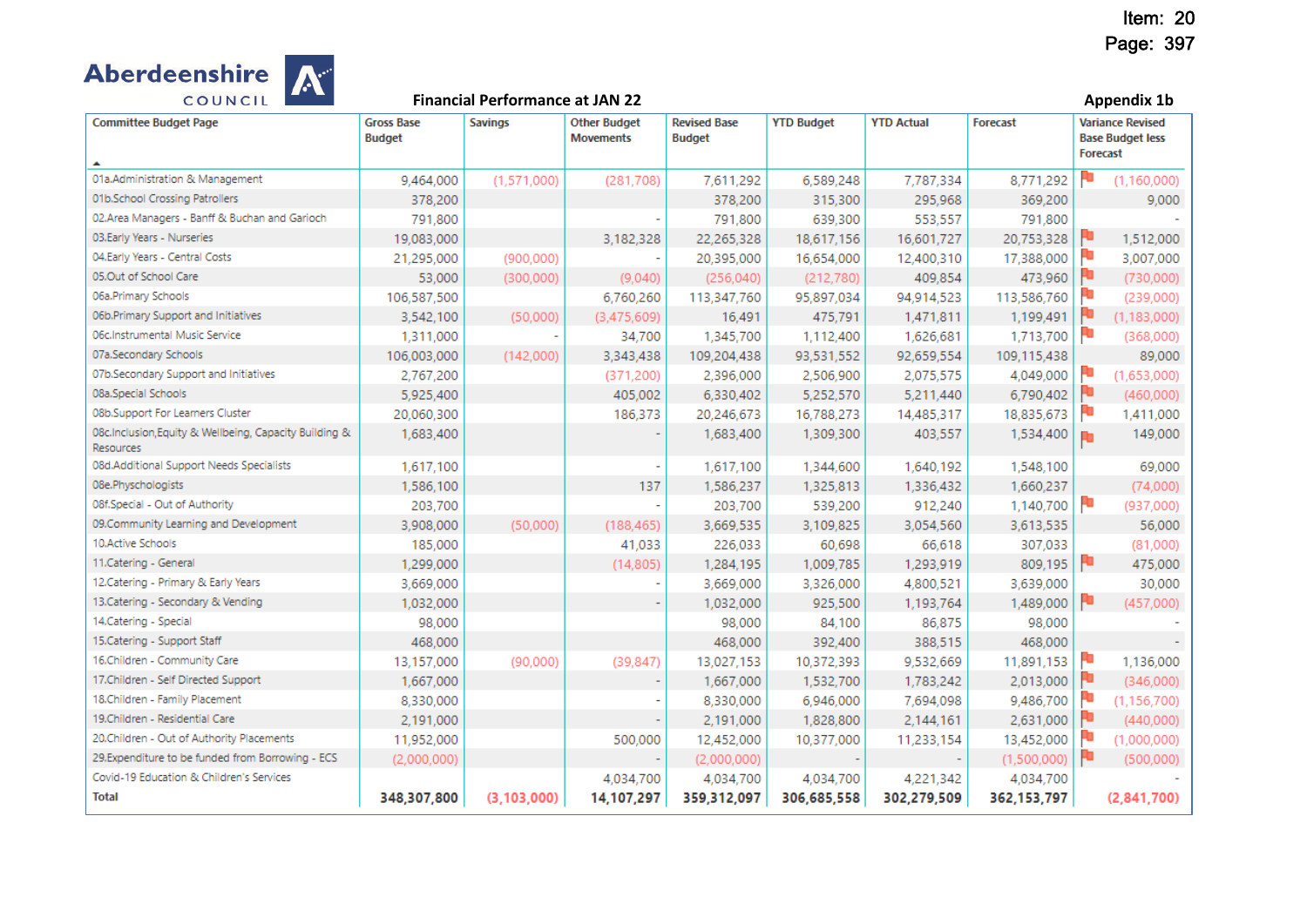

**JAN-22**

Revised Base Budget and Forecast by Committee Budget Page

#### Revised Base Budget PForecast



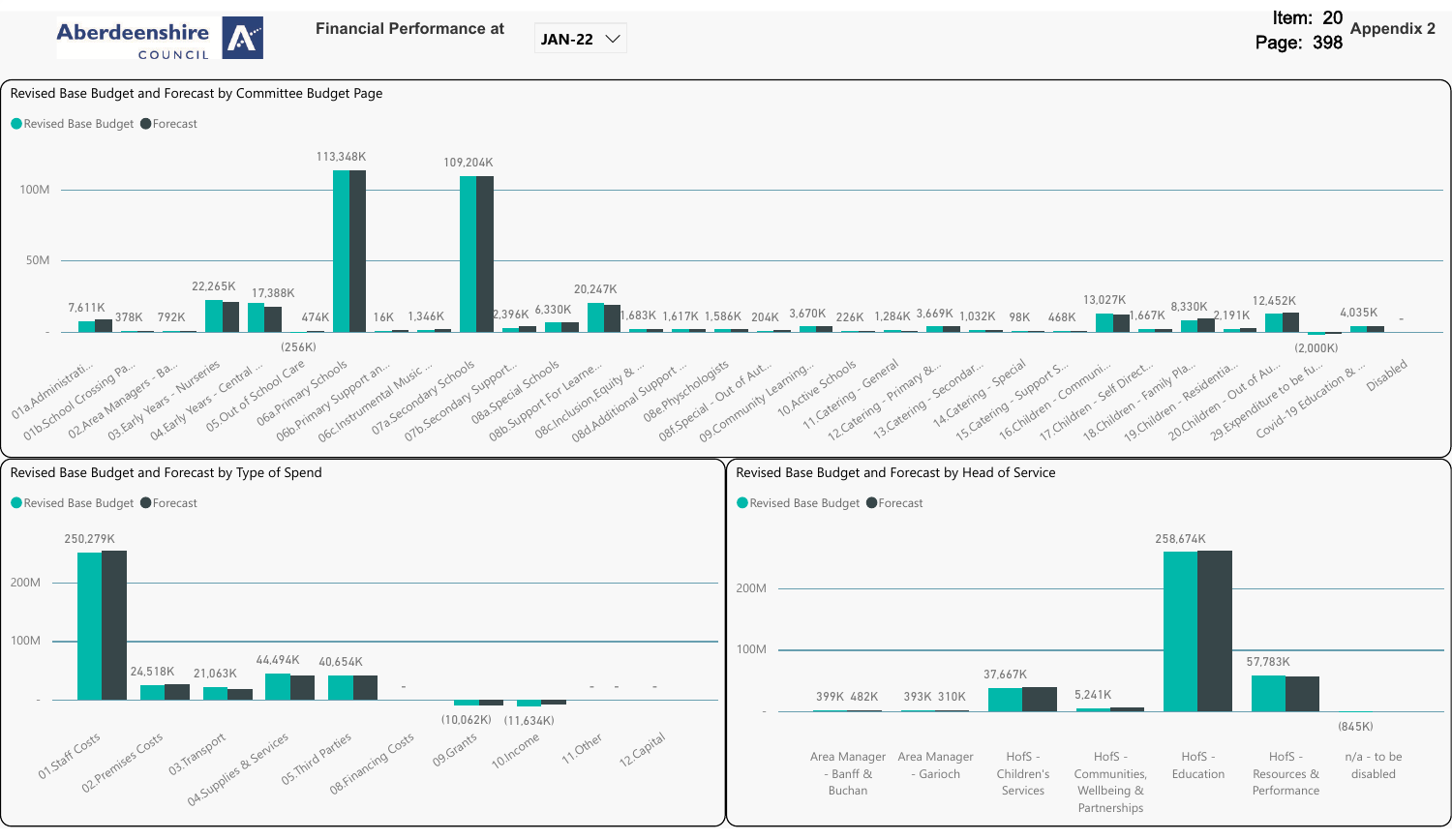|  | <b>APPENDIX 3</b> |  |
|--|-------------------|--|

#### **APPENDIX 3 EDUCATION & CHILDREN'S SERVICES RAG SAVINGS**

| Number | EDUCATION & CHILDREN'S SERVICES RAG SAVINGS<br><b>Budget Page</b>       | <b>Original saving</b><br>agreed at Council<br>17 March 2021<br>£,000 | <b>Service / Description</b>                                                                                                                                                                                                                         | <b>Responsible Officer</b>                            | <b>Narrative</b>                                                                                                                                                                                                                                                                                                                                                                                                | <b>Current RAG Current</b><br><b>Status YTD</b><br><b>NOV 21</b> | <b>RAG Status</b><br><b>YTD JAN 22</b> |
|--------|-------------------------------------------------------------------------|-----------------------------------------------------------------------|------------------------------------------------------------------------------------------------------------------------------------------------------------------------------------------------------------------------------------------------------|-------------------------------------------------------|-----------------------------------------------------------------------------------------------------------------------------------------------------------------------------------------------------------------------------------------------------------------------------------------------------------------------------------------------------------------------------------------------------------------|------------------------------------------------------------------|----------------------------------------|
|        |                                                                         | 300                                                                   | Provision of a quality improvement and<br>support offer for early years and schools                                                                                                                                                                  | Head of Education                                     | Revised structure is implemented. Overall reduction<br>from 17 cluster leads to 11 QIM/QIOs.                                                                                                                                                                                                                                                                                                                    |                                                                  |                                        |
|        | 500<br>01 Admin & Management                                            |                                                                       | Provision of a facilities management<br>service to schools.                                                                                                                                                                                          | Head of Resources &<br>Performance                    | Delivery of full savings was dependent on outcome of<br>corproate review which has not concluded.<br>Depending on outcome of corporate review some<br>ECS savings could be achieved however these will be<br>smaller scale.                                                                                                                                                                                     |                                                                  |                                        |
|        |                                                                         |                                                                       | Directorate and central management<br>300 posts within ECS / Provision of a<br>business support function                                                                                                                                             | <b>Heads of Service</b>                               | Management and administration savings have been<br>made currently still under review.                                                                                                                                                                                                                                                                                                                           |                                                                  |                                        |
| 1a     |                                                                         |                                                                       | <b>300</b> Remove ALEC service                                                                                                                                                                                                                       | <b>Head of Education</b>                              | Reduction posts is ongoing. Equipment including<br>vehicle has been disposed of. Expect to achieve<br>£150k saving rather than the full £300k saving.                                                                                                                                                                                                                                                           |                                                                  |                                        |
|        | 03 Early Years                                                          | 300                                                                   | Increasing charges for out of school<br>care provision                                                                                                                                                                                               | Head of Resources &<br>Performance                    | Planned to break even however closure due to Covid<br>meant no income and charge increase was delayed.<br>Reduced demand was also reported over summer<br>and throughout the current academic year.<br>Reductions in demand are as a result of more<br>parents/carers working from home and/or families<br>looking to reduce outgoings. The charges are<br>currently under review in line with Charging Policy. |                                                                  |                                        |
|        |                                                                         |                                                                       | Implementation of the 1140 staffing<br>900<br>model                                                                                                                                                                                                  | Head of Resources &<br>Performance                    | On track. However, there will need to be a review of<br>the savings to future years as a result of increase in<br>staffing requirement for catering and cleaning. This is<br>as a result of catering and cleaning staff required to<br>cover holidays on an ongoing basis. Early Years is<br>currently reviewing the staffing requirement with both<br>services.                                                |                                                                  |                                        |
| 2a     | 04 Primary                                                              | 50                                                                    | Ongoing review of management<br>arrangements in primary schools<br>including opportunities for the<br>apointment of shared Head Teachers.                                                                                                            | <b>Head of Education</b>                              | On track                                                                                                                                                                                                                                                                                                                                                                                                        |                                                                  |                                        |
|        | 05 Secondary                                                            | 145                                                                   | Full year effect of previous year's<br>reduction in secondary teaching staff                                                                                                                                                                         | <b>Head of Education</b>                              | On track                                                                                                                                                                                                                                                                                                                                                                                                        |                                                                  |                                        |
|        | <b>Secondary and Primary (now</b><br><b>Instrumental Music Service)</b> |                                                                       | Redesign of the instrumental music<br>delivery model including an adjustment<br>600 of staffing, recharging transport and<br>revised fees for the Music Centre whilst<br>maintaining current exemptions for free<br>schools meals, SQA and siblings. | Head of Communities,<br>Wellbeing and<br>Partnerships | Saving has been removed by reallocation of £600K<br>budget allocated at meeting of Full Council on 24th<br>June 2021. The Scottish Government's commitment<br>to provide free music tuition has impacted on the<br>ability to review some charges. Work is ongoing<br>within the service exploring how it can be more<br>efficient and to ensure longer term sustainability.                                    |                                                                  |                                        |
|        | 07 Community Learning &<br><b>Development</b>                           |                                                                       | 50 Recruitment freeze                                                                                                                                                                                                                                | Head of Communities,<br>Wellbeing and<br>Partnerships | On track                                                                                                                                                                                                                                                                                                                                                                                                        |                                                                  |                                        |
| q      | 10. Children's Community Care                                           |                                                                       | 90 Reduction in staffing                                                                                                                                                                                                                             | Head of Children's<br>Services                        | On track                                                                                                                                                                                                                                                                                                                                                                                                        |                                                                  |                                        |
| 10     | 01. Admin & Management                                                  | 171                                                                   | Restructure of LLA service<br>management team. (Reallocated<br>savings to Education & Children's<br>Services Admin & Management)                                                                                                                     | Head of Communities,<br>Wellbeing and<br>Partnerships | Management savings have been made from structure<br>review.                                                                                                                                                                                                                                                                                                                                                     |                                                                  |                                        |
|        | TOTAL agreed at Council 17.3.2021                                       | 3,706                                                                 |                                                                                                                                                                                                                                                      |                                                       |                                                                                                                                                                                                                                                                                                                                                                                                                 |                                                                  |                                        |
|        | <b>Secondary and Primary (now</b><br><b>Instrumental Music Service</b>  | $-600$                                                                | Reallocation of savings agreed at Full<br>Council meeting 24th Jun 2021. As a<br>result of Scottish Government pledge to<br>provide free Music Tuition from Ausust<br>2021 it is not possible to implement the<br>plans for these savings.           | Head of Communities,<br>Wellbeing and<br>Partnerships | Saving removed by reallocation                                                                                                                                                                                                                                                                                                                                                                                  | N/A                                                              | N/A                                    |
|        | <b>Revised Total after reallocations</b><br>on 24.6.2021                | 3,106                                                                 |                                                                                                                                                                                                                                                      |                                                       |                                                                                                                                                                                                                                                                                                                                                                                                                 |                                                                  |                                        |

**Revised Total after reallocations**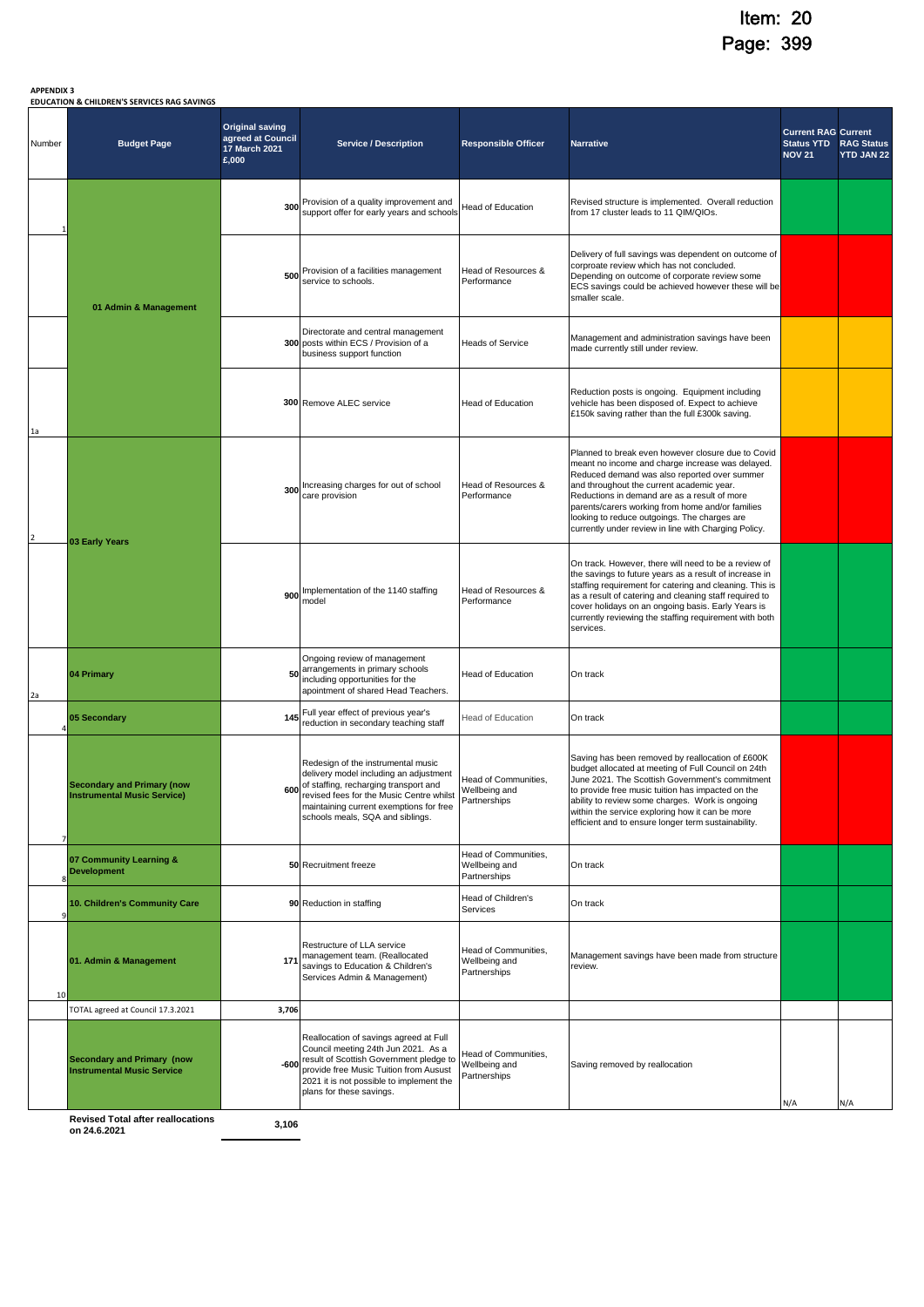

| <b>Committee Budget Page</b>                                        | <b>Gross Base</b><br><b>Budget</b> | <b>Savings</b> | <b>Net Base Budget</b><br>as at Mar 2021<br>Committee | Reallocated<br><b>Savings</b> | <b>Voluntary</b><br>Severance | <b>Net Base Budget</b> | <b>MTFS</b> | <b>Additional</b><br><b>Scottish Govt</b><br><b>Funding</b> | <b>Budget</b><br><b>Virements</b> | <b>Reserves</b><br><b>Allocated</b> | <b>Revised Base</b><br><b>Budget</b> |
|---------------------------------------------------------------------|------------------------------------|----------------|-------------------------------------------------------|-------------------------------|-------------------------------|------------------------|-------------|-------------------------------------------------------------|-----------------------------------|-------------------------------------|--------------------------------------|
| 01a.Administration & Management                                     | 9,464,000                          | (1,400,000)    | 8,064,000                                             | (171,000)                     | (285, 536)                    | 7,607,464              |             |                                                             | 3,828                             |                                     | 7,611,292                            |
| 01b.School Crossing Patrollers                                      | 378,200                            |                | 378,200                                               |                               |                               | 378,200                |             |                                                             |                                   |                                     | 378,200                              |
| 02.Area Managers - Banff & Buchan and Garioch                       | 791,800                            |                | 791,800                                               |                               |                               | 791,800                |             |                                                             |                                   |                                     | 791,800                              |
| 03.Early Years - Nurseries                                          | 19,083,000                         |                | 19,083,000                                            |                               |                               | 19,083,000             | 3,000,000   |                                                             | 780                               | 181,548                             | 22,265,328                           |
| 04.Early Years - Central Costs                                      | 21,295,000                         | (900,000)      | 20,395,000                                            |                               |                               | 20,395,000             |             |                                                             |                                   |                                     | 20,395,000                           |
| 05.Out of School Care                                               | 53,000                             | (300,000)      | (247,000)                                             |                               | (9,040)                       | (256, 040)             |             |                                                             |                                   |                                     | (256, 040)                           |
| 06a.Primary Schools                                                 | 106,587,500                        |                | 106,587,500                                           |                               |                               | 106,587,500            |             | 2,604,505                                                   | 509,864                           | 2,383,591                           | 113,347,760                          |
| 06b.Primary Support and Initiatives                                 | 3,542,100                          | (50,000)       | 3,492,100                                             |                               |                               | 3,492,100              |             | (2, 130, 000)                                               | (48, 609)                         |                                     | 16,491                               |
| 06c.Instrumental Music Service                                      | 1,311,000                          | (603,000)      | 708,000                                               | 603,000                       |                               | 1,311,000              |             |                                                             |                                   |                                     | 1,345,700                            |
| 07a.Secondary Schools                                               | 106,003,000                        | (142,000)      | 105,861,000                                           |                               | (10, 800)                     | 105,850,200            |             | 804,950                                                     | 1,485,432                         | 1,063,856                           | 109,204,438                          |
| 07b.Secondary Support and Initiatives                               | 2,767,200                          |                | 2,767,200                                             |                               |                               | 2,767,200              |             | (658, 300)                                                  | 187,100                           | 100,000                             | 2,396,000                            |
| 08a, Special Schools                                                | 5,925,400                          |                | 5,925,400                                             |                               |                               | 5,925,400              |             | 80,313                                                      | 3.598                             | 321,091                             | 6,330,402                            |
| 08b.Support For Learners Cluster                                    | 20,060,300                         |                | 20,060,300                                            |                               |                               | 20,060,300             |             | (65,700)                                                    |                                   | 252,073                             | 20,246,673                           |
| 08c.Inclusion, Equity & Wellbeing, Capacity Building<br>& Resources | 1,683,400                          |                | 1,683,400                                             |                               |                               | 1,683,400              |             |                                                             |                                   |                                     | 1,683,400                            |
| 08d.Additional Support Needs Specialists                            | 1,617,100                          |                | 1,617,100                                             |                               |                               | 1,617,100              |             |                                                             |                                   |                                     | 1,617,100                            |
| 08e.Physchologists                                                  | 1,586,100                          |                | 1,586,100                                             |                               |                               | 1,586,100              |             |                                                             | 137                               |                                     | 1,586,237                            |
| 08f.Special - Out of Authority                                      | 203,700                            |                | 203,700                                               |                               |                               | 203,700                |             |                                                             |                                   |                                     | 203,700                              |
| 09.Community Learning and Development                               | 3,908,000                          | (50,000)       | 3,858,000                                             |                               | (191, 125)                    | 3,666,875              |             |                                                             | 2,660                             |                                     | 3,669,535                            |
| 10.Active Schools                                                   | 185,000                            |                | 185,000                                               |                               |                               | 185,000                |             |                                                             | 41,033                            |                                     | 226,033                              |
| 11.Catering - General                                               | 1,299,000                          |                | 1,299,000                                             |                               | (14, 805)                     | 1,284,195              |             |                                                             |                                   |                                     | 1,284,195                            |
| 12. Catering - Primary & Early Years                                | 3,669,000                          |                | 3,669,000                                             |                               |                               | 3,669,000              |             |                                                             |                                   |                                     | 3,669,000                            |
| 13. Catering - Secondary & Vending                                  | 1,032,000                          |                | 1,032,000                                             |                               |                               | 1,032,000              |             |                                                             |                                   |                                     | 1,032,000                            |
| 14.Catering - Special                                               | 98,000                             |                | 98,000                                                |                               |                               | 98,000                 |             |                                                             |                                   |                                     | 98,000                               |
| 15. Catering - Support Staff                                        | 468,000                            |                | 468,000                                               |                               |                               | 468,000                |             |                                                             |                                   |                                     | 468,000                              |
| 16.Children - Community Care                                        | 13,157,000                         | (90,000)       | 13,067,000                                            |                               | (41, 319)                     | 13,025,681             |             |                                                             | 1,472                             |                                     | 13,027,153                           |
| 17.Children - Self Directed Support                                 | 1,667,000                          |                | 1,667,000                                             |                               |                               | 1,667,000              |             |                                                             |                                   |                                     | 1,667,000                            |
| 18.Children - Family Placement                                      | 8,330,000                          |                | 8,330,000                                             |                               |                               | 8,330,000              |             |                                                             |                                   |                                     | 8,330,000                            |
| 19.Children - Residential Care                                      | 2,191,000                          |                | 2,191,000                                             |                               |                               | 2,191,000              |             |                                                             |                                   |                                     | 2,191,000                            |
| 20.Children - Out of Authority Placements                           | 11,952,000                         |                | 11,952,000                                            |                               |                               | 11,952,000             | 500,000     |                                                             |                                   |                                     | 12,452,000                           |
| 29.Expenditure to be funded from Borrowing - ECS                    | (2,000,000)                        |                | (2,000,000)                                           |                               |                               | (2,000,000)            |             |                                                             |                                   |                                     | (2,000,000)                          |
| Covid-19 Education & Children's Services                            |                                    |                |                                                       |                               |                               |                        |             |                                                             |                                   | 4,034,700                           | 4,034,700                            |
| <b>Total</b>                                                        | 348,307,800 (3,535,000)            |                | 344,772,800                                           | 432,000                       | (552.625)                     | 344,652,175 3,500,000  |             |                                                             | 635,768 2,187,295                 | 8,336,859                           | 359,312,097                          |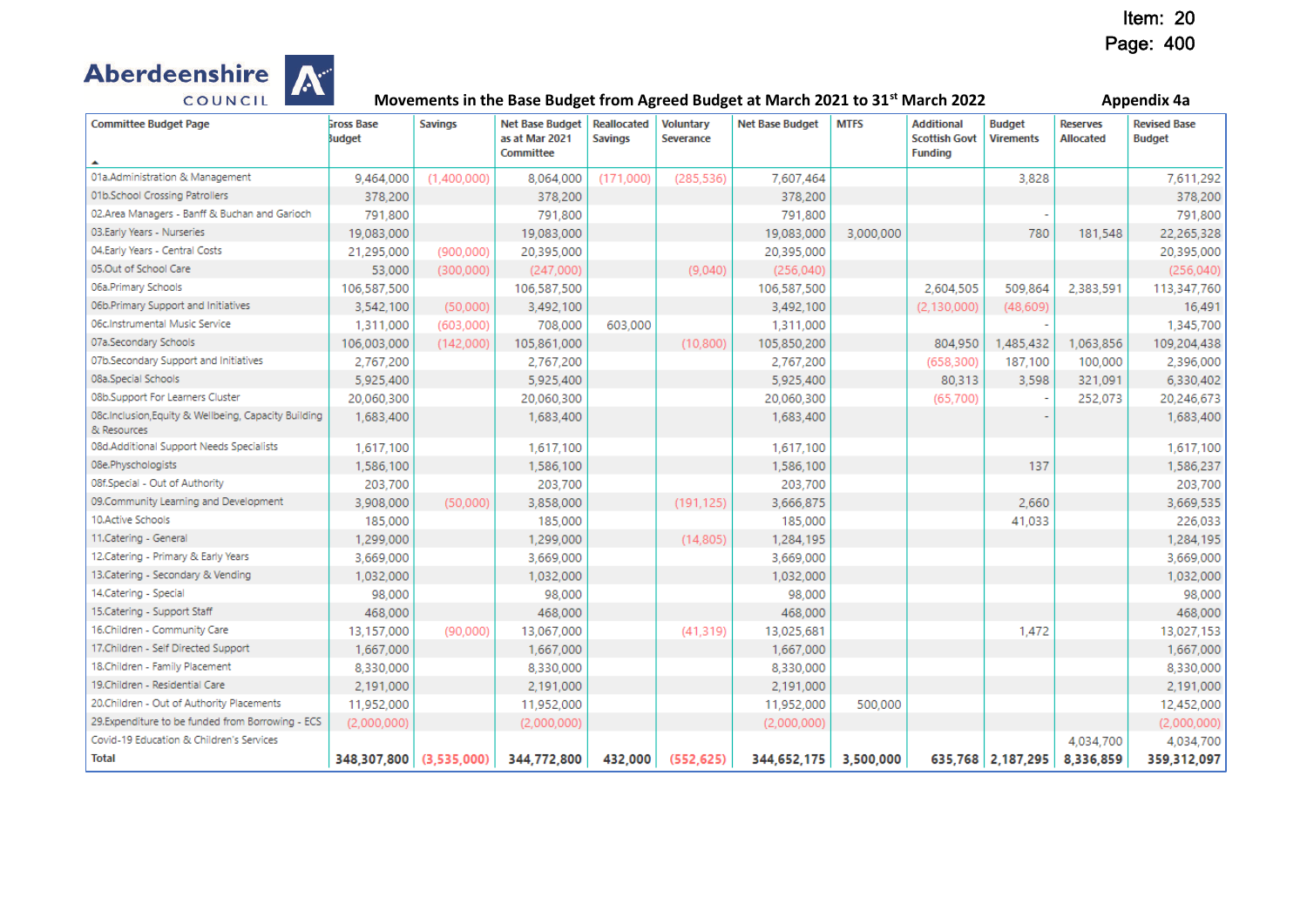#### **Appendix 4b**

#### **Aberdeenshire Council**

**Education & Children's Services Committee**

|               |                | <b>Budget Movements to be approved by ECS Committee</b>                  |                                         |                                                                                                                   |                                                |                        |                                                  |
|---------------|----------------|--------------------------------------------------------------------------|-----------------------------------------|-------------------------------------------------------------------------------------------------------------------|------------------------------------------------|------------------------|--------------------------------------------------|
| <b>Number</b> | <b>Cross</b>   |                                                                          | <b>Service Pages</b>                    | <b>Reason for Movement</b>                                                                                        | Approver<br>Amount                             | Date                   | <b>ECS Committee</b>                             |
|               | <b>Service</b> | From                                                                     | To                                      |                                                                                                                   |                                                |                        |                                                  |
| SFB220288     | No.            | Secondary Support & Initiatives                                          | Inclusion, Equity & Wellbeing           | Councillors in Schools budget moved to match expenditure                                                          | 568,800 Laurence Findlay                       | 28.1.2022              |                                                  |
| <b>TOTAL</b>  |                |                                                                          |                                         |                                                                                                                   | 568.800                                        |                        |                                                  |
|               |                | Budget Movements previously approved are reflected in the Revised Budget |                                         |                                                                                                                   |                                                |                        |                                                  |
| SFB220204     | Yes            | IJB                                                                      | Admin & Management                      | Chief Social Worker Entitlement budget from IJB to Children's Services.                                           | 3,650 Laurence Findlay                         | 16.2.2022              | 27.1.2022 ECS                                    |
| SFB220205     | No             | Special - Health, Wellbeing & Inclusion                                  | Special - Health, Wellbeing & Inclusion | Reprofile to reflect Grant Income received                                                                        | 790,000 Laurence Findlay                       | 16.2.2022              | 27.1.2022 ECS                                    |
| SFB220205     | No             | Special - Health, Wellbeing & Inclusion                                  | Special - Health, Wellbeing & Inclusion | Reprofile to reflect Grant Income received                                                                        | -790,000 Laurence Findlay                      | 16.2.2022              | 27.1.2022 ECS                                    |
| SFB220267     | No             | Sports & Leisure                                                         | <b>Active Schools</b>                   | Health & Wellbeing instructor costs Jan-Mar 2022                                                                  | 2,193 Laurence Findlay                         | 16.2.2022              | 27.1.2022 ECS                                    |
| SFB220269     | No             | Area Managers - Banff Buchan & Garioch                                   | Area Managers - Banff Buchan & Garioch  | Income Transfer from Developer Obligations Dec 21                                                                 | 4,914 Laurence Findlay                         | 16.2.2022              | 27.1.2022 ECS                                    |
| SFB220269     | No             | Area Managers - Banff Buchan & Garioch                                   | Area Managers - Banff Buchan & Garioch  | Income Transfer from Developer Obligations Dec 21                                                                 | -4,914 Laurence Findlay                        | 16.2.2022              | 27.1.2022 ECS                                    |
| SFB220172     | Yes            | <b>Business Services</b>                                                 | <b>ECS Various</b>                      | Building Cleaning additional budget transferred to services                                                       | 141,612 FULL COUNCIL                           | 18.11.2021             | 18.11.2021 ECS                                   |
| SFB220168     | No             | Primary                                                                  | Primary                                 | 1+2 Languages budgets transferred to Individual Schools                                                           | 48,609 Laurence Findlay                        | 27.8.2021              | 7.10.2021 ECS                                    |
| SFB220168     | No             | Primary                                                                  | Primary                                 | 1+2 Languages budgets transferred to Individual Schools                                                           | -48,609 Laurence Findlay                       | 27.8.2021              | 7.10.2021 ECS                                    |
| SFB220147     | No             | Libraries                                                                | <b>Active Schools</b>                   | Transfer 0.5FTE staff budget to from Libraries to Health Walk Active Schools Co-ordinato                          | 17,228 Laurence Findlay                        | 26.8.2021              | 7.10.2021 ECS                                    |
| SFB220150     | No             | Children's Services - Community Care                                     | Children's Services - Community Care    | Transfer budget from cost centre S336500 to S336501 to match expenditure                                          | 500,000 Laurence Findlay                       | 23.9.2021              | 7.10.2021 ECS                                    |
| SFB220150     | No             | Children's Services - Community Care                                     | Children's Services - Community Care    | Transfer budget from cost centre S336500 to S336501 to match expenditure                                          | -500,000 Laurence Findlay                      | 23.9.2021              | 7.10.2021 ECS                                    |
| SFB220022     | No             | Sport & Physical Activity                                                | <b>Active Schools</b>                   | 2 Fixed Term Health & Wellbeing Instructors budget transfer to Active Schools                                     | 13,518 Laurence Findlay                        | 23.9.2021              | 7.10.2021 ECS                                    |
| SFB220136     | No             | Area Managers - Banff Buchan & Garioch                                   | Area Managers - Banff Buchan & Garioch  | Income Transfer from Developer Obligations Apr-Jun 21                                                             | 57,405 Laurence Findlay                        | 23.9.2021              | 7.10.2021 ECS                                    |
| SFB220136     | No             | Area Managers - Banff Buchan & Garioch                                   | Area Managers - Banff Buchan & Garioch  | Income Transfer from Developer Obligations Apr-Jun 21                                                             | -57,405 Laurence Findlay                       | 23.9.2021              | 7.10.2021 ECS                                    |
| SFB220156     | No             | Area Managers - Banff Buchan & Garioch                                   | Area Managers - Banff Buchan & Garioch  | Income Transfer from Developer Obligations Aug 21                                                                 | 24,050 Laurence Findlay                        | 23.9.2021              | 7.10.2021 ECS                                    |
| SFB220156     | No             | Area Managers - Banff Buchan & Garioch                                   | Area Managers - Banff Buchan & Garioch  | Income Transfer from Developer Obligations Aug 21                                                                 | -24,050 Laurence Findlay                       | 23.9.2021              | 7.10.2021 ECS                                    |
| SFB220175     | No             | Area Managers - Banff Buchan & Garioch                                   | Area Managers - Banff Buchan & Garioch  | Income Transfer from Developer Obligations Sep 21                                                                 | 1,563 Laurence Findlay                         | 23.9.2021              | 7.10.2021 ECS                                    |
| SFB220175     | No             | Area Managers - Banff Buchan & Garioch                                   | Area Managers - Banff Buchan & Garioch  | Income Transfer from Developer Obligations Sep 21                                                                 | -1,563 Laurence Findlay                        | 23.9.2021              | 7.10.2021 ECS                                    |
| SFB220020     | No             | Secondary                                                                | Secondary                               | Budget move from redundant cost centre code to be disabled S316380 no longer used,                                | 1,000 Laurence Findlay                         | 28.6.2021              | 28.8.2021 ECS                                    |
|               |                | Outdoor & Adventure Activities                                           | <b>Active Schools</b>                   | to Secondary General Cost centre code S316999.<br>Budget moved one off to provide 3 month extension of Staff Post |                                                |                        | 3.6.2021 CC                                      |
| SFB220008     | No             | MTFS - 2                                                                 |                                         |                                                                                                                   | 8,094 Laurence Findlay                         | 13.07.2021             |                                                  |
| SFB220035     | Yes<br>Yes     | <b>MTFS - 2</b>                                                          | Secondary<br>Primary                    | To support the increased costs for PFI/DBFM Contracts                                                             | 1,592,400 FULL COUNCIL<br>407,600 FULL COUNCIL | 24.6.2021<br>24.6.2021 | 24.6.2021 FULL COUNCIL<br>24.6.2021 FULL COUNCIL |
| SFB220035     |                |                                                                          |                                         | To support the increased costs for PFI/DBFM Contracts<br><b>TOTAL BUDGET VIREMENTS APPENDIX 4a</b>                | 2,187,295                                      |                        |                                                  |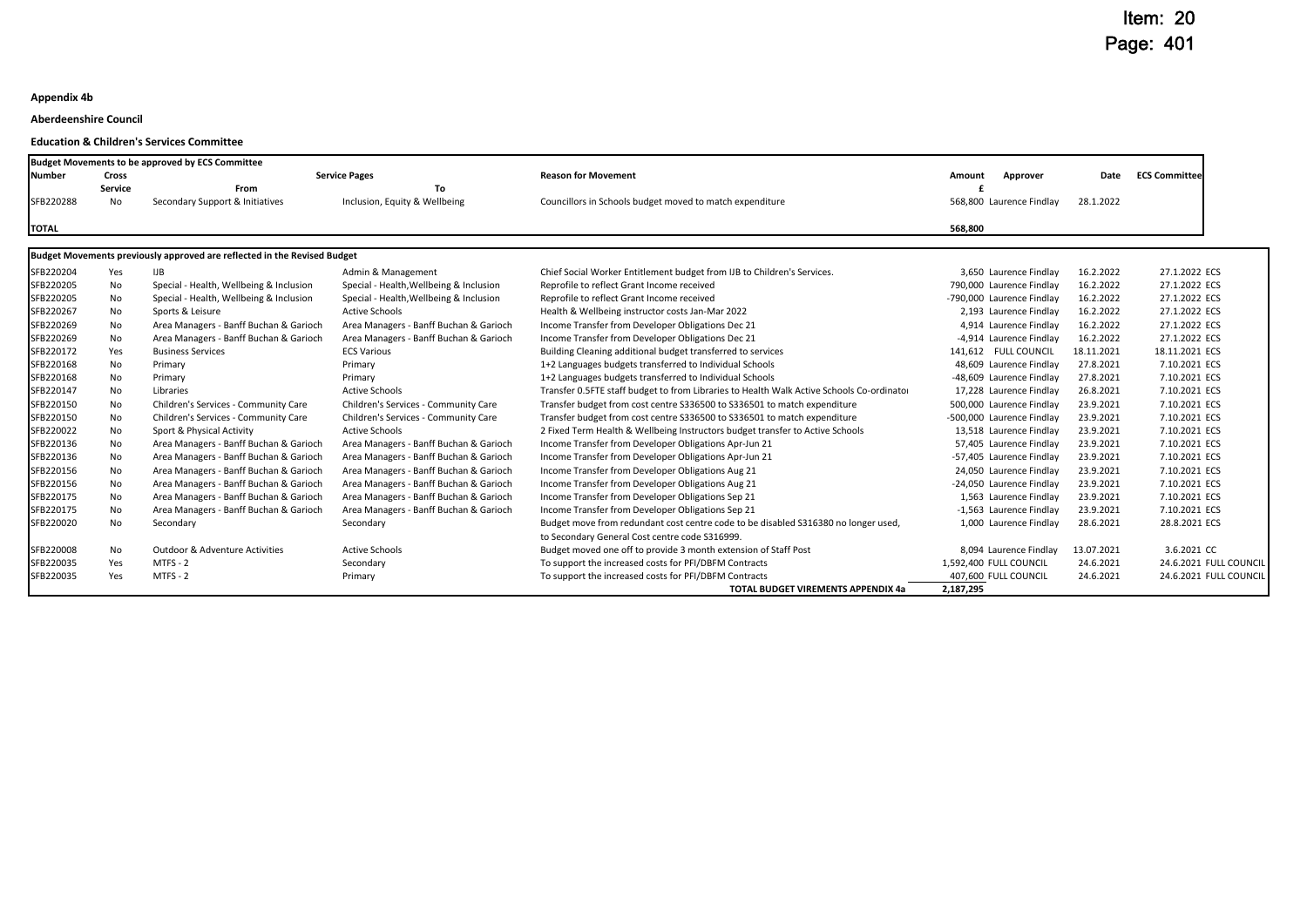| <b>Appendix 5</b>                              |  |
|------------------------------------------------|--|
| <b>EDUCATION &amp; CHILDREN'S SERVICES</b>     |  |
| <b>CAPITAL PERFORMANCE REPORT - JANUARY 20</b> |  |

| <b>EDUCATION &amp; CHILDREN'S SERVICES</b>                    |                         | 2021/22 2021/22 | 2021/22        | 2021/22                                  | 2021/22  |
|---------------------------------------------------------------|-------------------------|-----------------|----------------|------------------------------------------|----------|
| <b>CAPITAL PERFORMANCE REPORT - JANUARY 2022</b>              | <b>Approved Revised</b> |                 |                | <b>Actual Full Year Projected</b>        |          |
|                                                               |                         |                 |                | Budget Budget JAN 2022 Forecast Variance |          |
|                                                               | £,000                   | £,000           | £,000          | £,000                                    | £,000    |
| <b>SUMMARY</b>                                                |                         |                 |                |                                          |          |
| 1 Early Learning Childcare (1140 Hours Projects)              | 9,572                   | 9,134           | 4,483          | 4,599                                    | (4,535)  |
| 2 Early Learning Childcare (Children & Young Peoples Bill)    | 105                     | 402             | 147            | 202                                      | (200)    |
| 3 Early Learning Childcare (Digital Devices and Connectivity) | $\overline{0}$          | 154             | 154            | 154                                      | $\Omega$ |
| 4 ECS Enhancements                                            | 3,591                   | 3,556           | 3,123          | 3,707                                    | 151      |
| 5 Capitalisation of Other Projects                            | 2,000                   | 2,000           | $\overline{0}$ | 2,000                                    | $\Omega$ |
| 6 Improved Disabled Access (Education)                        | 773                     | 814             | 197            | 435                                      | (379)    |
| 7 Inverurie Community Campus                                  | 354                     | 1,533           | 663            | 1,500                                    | (33)     |
| 8 Learning Estates Improvements                               | 100                     | 100             | 21             | 21                                       | (79)     |
| 9 Kintore Primary School                                      | 0                       | 358             | 21             | 25                                       | (333)    |
| 1 PFI Lifecycle Replacement (CFCR)                            | 1,283                   | 1,283           | 1,069          | 1,283                                    | $\Omega$ |
| 2 Portlethen/Hillside PS Causeymounth Rd Upgrading Works      | 15                      | 14              | 0              | 3                                        | (11)     |
| <b>Education &amp; Children's Services Total</b>              | 17,793                  | 19,348          | 9,878          | 13,929                                   | (5, 419) |
| ILIPR LATRUATURE FULUR 4                                      |                         |                 |                |                                          |          |

# **INFRASTRUCTURE FUND 1**

| . റ<br>Services<br>4 I L<br>;hildren's<br>qucai<br>$\alpha$<br>11 C J L |  |  |  |
|-------------------------------------------------------------------------|--|--|--|
|                                                                         |  |  |  |